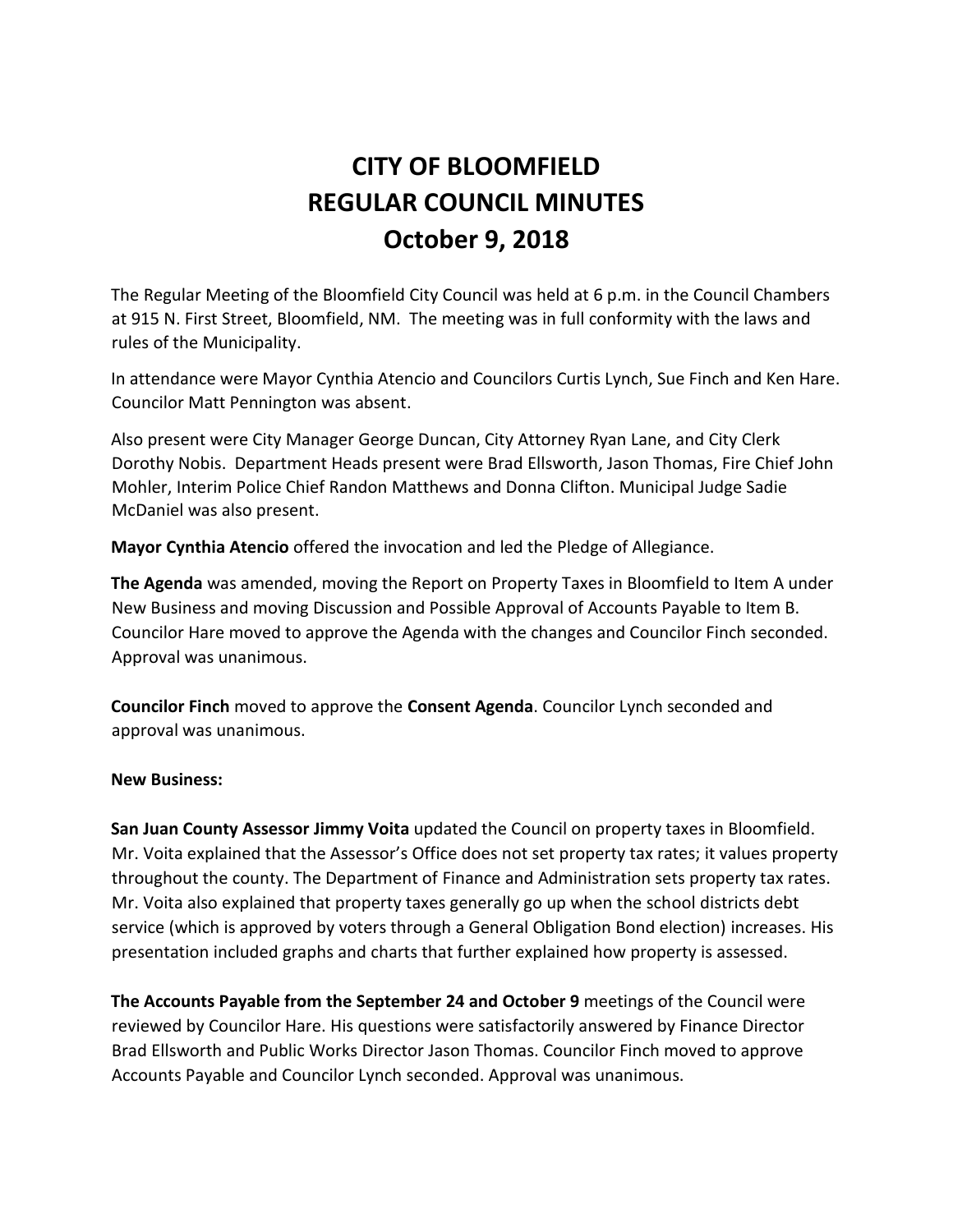**Public Works Director Jason Thomas** asked the Council to approve an agreement with CH2M/Jacobs Engineering for a Continuation of Services for the Riverbed Filtration Project. Councilor Lynch moved to approve the agreement and Councilor Hare seconded. Approval was unanimous.

**Public Works Director Jason Thomas** asked the Council to approve the First Amendment to the Local Government Road Fund Cooperative Agreement, Project No. SP-5(187), to include the approved Match Waiver in the project funding. Councilor Hare moved to approve the agreement and Councilor Lynch seconded. Approval was unanimous.

**City Manager George Duncan** asked Council to approve Ordinance Number 478, relating to the Regulation of Garage Sales Within the City of Bloomfield. Councilor Finch moved to approve the ordinance and Councilor Lynch seconded. Approval was unanimous.

**Public Works Director Jason Thomas** gave Council an update on the waterline bypass project.

**Mayor Atencio** read a proclamation declaring October 5, 2018, as National Manufacturing Day 2018.

## **Unfinished Business:**

There was no Unfinished Business to discuss.

# **Department and Public Input:**

**Dwane Robinson** made comments regarding the flow of the San Juan River and stated that a water rights agreement with the Navajo Nation gives the Nation 56 percent of the water in the San Juan River. City Manager George Duncan encouraged people to attend the public meetings of the Bureau of Reclamation (BOR) and express their concerns about the management of our water.

**Interim Police Chief Randon Matthews** recognized Officer Jake Thomason for the 1200 volunteer hours he gave the Bloomfield Police Department. Officer Thomason has resigned from the police department to take a position with the Carlsbad, N.M., police department.

**Municipal Judge Sadie McDaniel** gave a report on a new ruling by the Supreme Court that those who are arrested by a law enforcement officer must be released on their own recognizance without being incarcerated. Someone who is arrested for a violation of a Bloomfield City Ordinance must be released immediately from the San Juan County Detention Center on their own recognizance, unless they have been determined to be a danger to themselves or others, Judge McDaniel explained. Judge McDaniel also stated that she will continue to provide a financial report to the Council, which will also give the Council insights on what the Municipal Court is doing.

# **CLOSED EXECUTIVE SESSION**

**Mayor Atencio** asked for a motion to go into a Closed Executive Session to discuss limited personnel and pending/threatened litigation. Councilor Finch moved to go into Closed